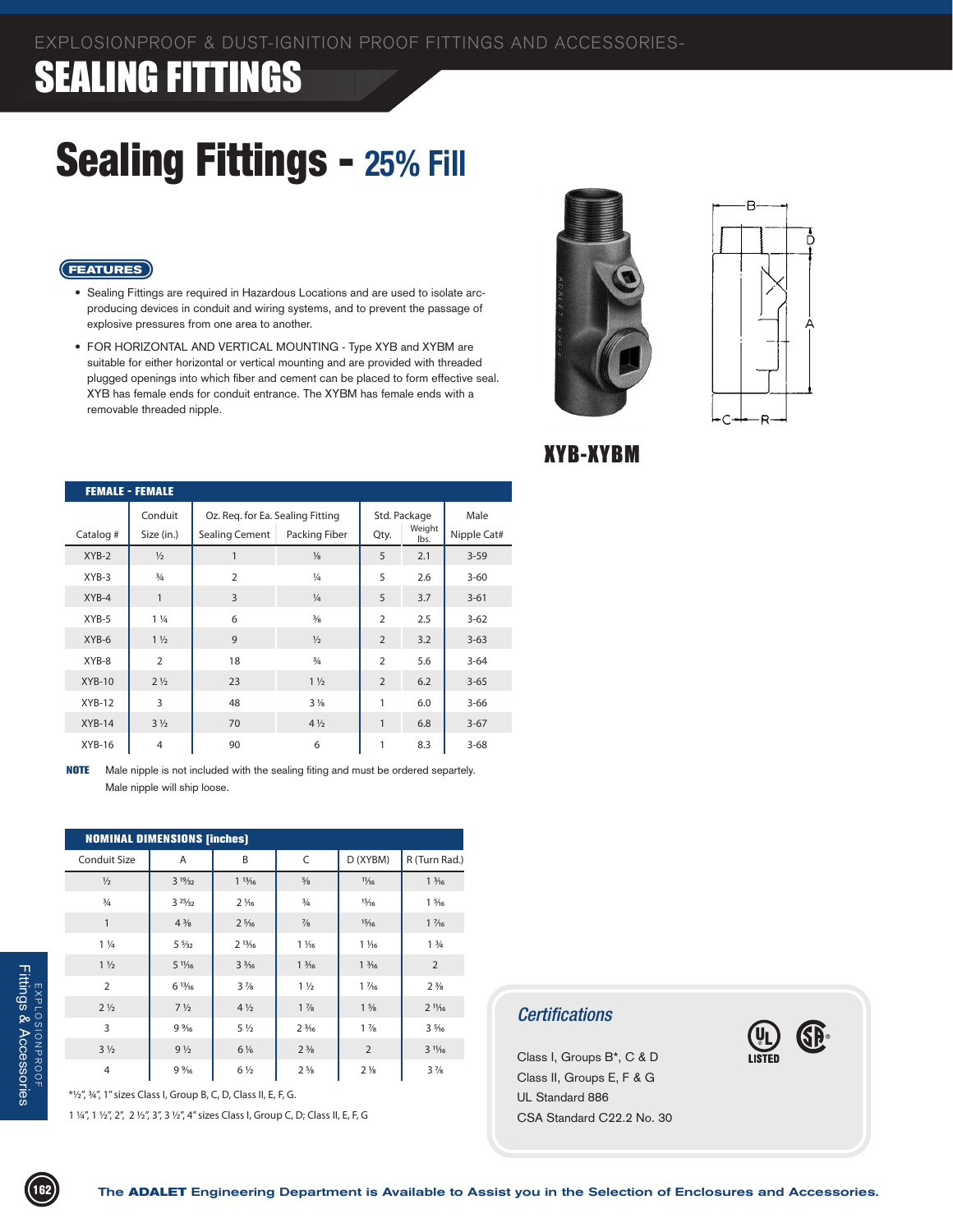**FEATURES**

# **SEALING FITTINGS**

# Sealing Fittings - **40% Fill**

• Sealing Fittings are used for the same application as the standard Adalet sealing fitting but allow up to 40% wire fill in the fitting.





| <b>FEMALE - FEMALE</b> |                       |                                                    |                |                |                        |                     |  |  |  |
|------------------------|-----------------------|----------------------------------------------------|----------------|----------------|------------------------|---------------------|--|--|--|
| Catalog #              | Conduit<br>Size (in.) | Oz. Reg. for Ea. Sealing Fitting<br>Sealing Cement | Packing Fiber  | Qty.           | Std. Package<br>Weight | Male<br>Nipple Cat# |  |  |  |
|                        |                       |                                                    |                |                | lbs.                   |                     |  |  |  |
| $XYB-34$               | $\frac{1}{2}$         | $\overline{2}$                                     | $\frac{1}{4}$  | 5              | 2.6                    | $3 - 59$            |  |  |  |
| $XYB-44$               | $\frac{3}{4}$         | 3                                                  | $\frac{1}{4}$  | 5              | 3.7                    | $3 - 60$            |  |  |  |
| $XYB-54$               | 1                     | 6                                                  | $\frac{3}{8}$  | $\overline{2}$ | 2.5                    | $3 - 61$            |  |  |  |
| $XYB-84$               | $1\frac{1}{4}$        | 18                                                 | $\frac{3}{4}$  | $\overline{2}$ | 5.6                    | $3 - 62$            |  |  |  |
| XYB-104                | $1\frac{1}{2}$        | 23                                                 | $1\frac{1}{2}$ | $\overline{2}$ | 6.2                    | $3 - 63$            |  |  |  |
| XYB-124                | $\overline{2}$        | 48                                                 | $3\frac{1}{8}$ | 1              | 6.0                    | $3 - 64$            |  |  |  |
| <b>XYB-144</b>         | $2\frac{1}{2}$        | 70                                                 | $4\frac{1}{2}$ | 1              | 6.8                    | $3 - 65$            |  |  |  |
| XYB-164                | 3                     | 90                                                 | 6              | 1              | 8.3                    | $3 - 66$            |  |  |  |

**NOTE** Male nipple is not included with the sealing fiting and must be ordered separtely. Male nipple will ship loose.

|                | <b>NOMINAL DIMENSIONS [inches]</b> |                 |                 |                               |                               |  |  |  |  |  |
|----------------|------------------------------------|-----------------|-----------------|-------------------------------|-------------------------------|--|--|--|--|--|
| Conduit Size   | A                                  | B               | C               | D (XYBM)                      | R (Turn Rad.)                 |  |  |  |  |  |
| $\frac{1}{2}$  | 325/32                             | $2\frac{1}{6}$  | $\frac{3}{4}$   | 15/16                         | $1\frac{5}{16}$               |  |  |  |  |  |
| $\frac{3}{4}$  | $4\frac{3}{8}$                     | $2\frac{5}{16}$ | $\frac{7}{8}$   | 15/16                         | $1\frac{7}{6}$                |  |  |  |  |  |
| 1              | $5\frac{5}{32}$                    | $2^{13}/16$     | $1\frac{1}{6}$  | $1\frac{1}{6}$                | 1 <sup>3</sup> / <sub>4</sub> |  |  |  |  |  |
| $1\frac{1}{4}$ | 613/16                             | $3\frac{7}{8}$  | $1\frac{1}{2}$  | $1\frac{7}{6}$                | $2\frac{3}{8}$                |  |  |  |  |  |
| $1\frac{1}{2}$ | $7\frac{1}{2}$                     | $4\frac{1}{2}$  | $1\frac{7}{8}$  | $1\frac{5}{8}$                | $2^{11}/16$                   |  |  |  |  |  |
| $\overline{2}$ | 9%                                 | $5\frac{1}{2}$  | $2\frac{3}{16}$ | $1\frac{7}{8}$                | $3\frac{5}{16}$               |  |  |  |  |  |
| $2\frac{1}{2}$ | 9 <sub>1/2</sub>                   | 6 1/16          | $2\frac{3}{8}$  | $\overline{2}$                | $3^{11}/16$                   |  |  |  |  |  |
| 3              | 9%                                 | $6\frac{1}{2}$  | $2\frac{5}{8}$  | 2 <sup>1</sup> / <sub>8</sub> | $3\frac{7}{8}$                |  |  |  |  |  |

*Certifications*

Class I, Groups B\*, C & D Class II, Groups E, F & G UL Standard 886 CSA Standard C22.2 No. 30 \*1/2", 3/4" sizes Class I, Group B, C, D, Class II, E, F, G.

GE

1", 1 1/4", 1 1/2", 2", 2 1/2", 3" sizes Class I, Group C, D; Class II, E, F, G

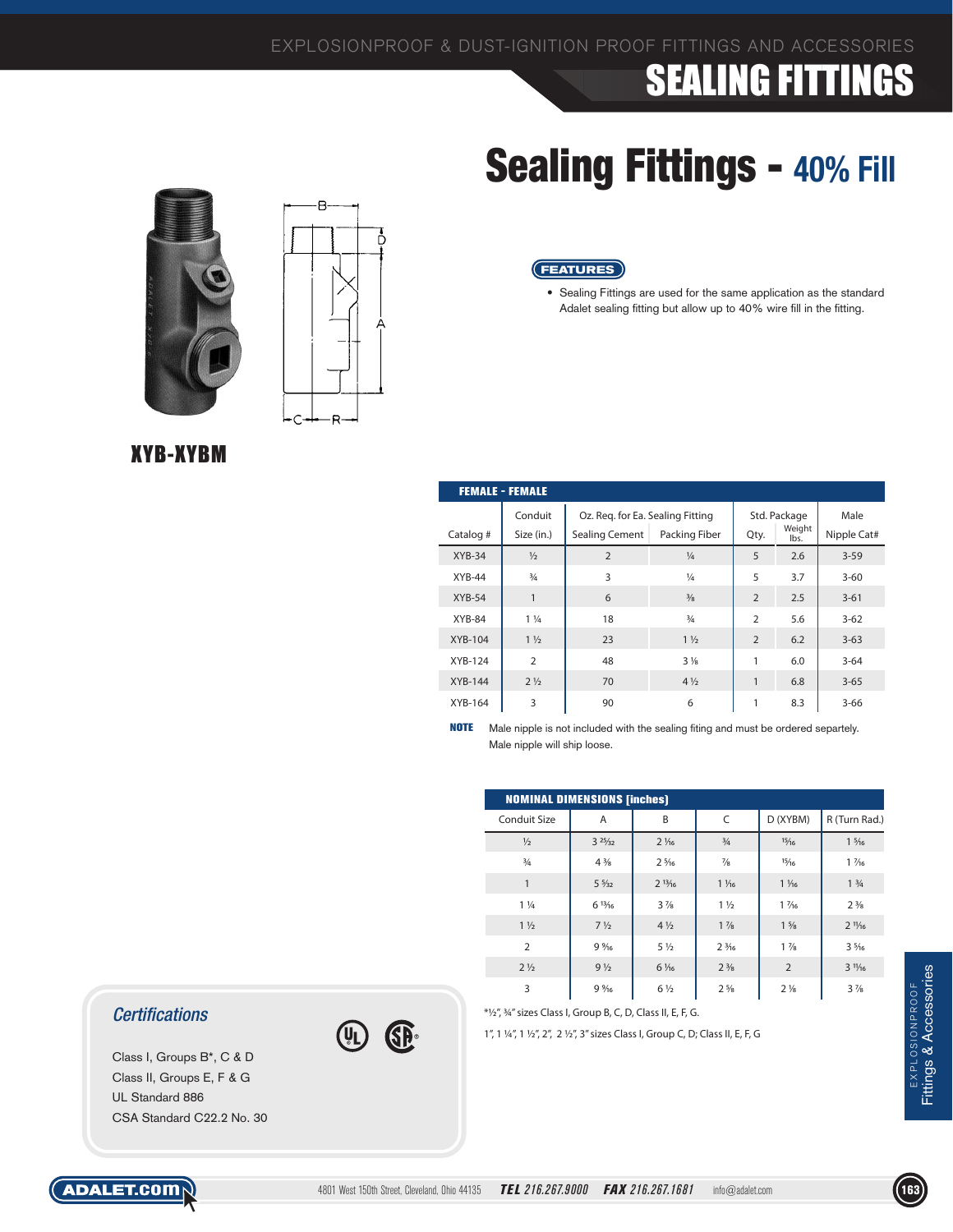#### Sealing Fittings - **25% Fill**



• Types XY and XYM Fittings: provided with threaded plugged openings into which the sealing cement is poured. Sizes 1-1/4" x 1-1/2" have large plugged openings in the lower hub to facilitate packing fiber around the wires to form a dam. Type XYM's have removable threaded nipples. The two hubs are tapped simultaneously to assure alignment of the conduits, especially important to equipment manufacturers using short runs of conduit.





XY 2-3-4

**XY 2-3-4 XYM 2-3-4** XYM 2-3-4





**XY 5-6 XYM 5-6** XY 5-6 XYM 5-6



**XYCM** XYC XYCM



**XYCS XYCSM**



XYCS XYCSM

61)

#### *Certifications*

Class I, Group D Class II, Groups E, F & G UL Standard 886 CSA Standard C22.2 No. 30





• FOR HORIZONTAL AND VERTICAL MOUNTING Type XYC Fittings: are for horizontal mounting only, with the cover opening in an upright position. XYCS fittings are for vertical or horizontal mounting, with removable threaded covers which can be turned to the desired Position for pouring in the sealing cement. The covers are interchangeable. The male-to-female types have removable threaded nipple.

| Catalog # |                  | Conduit    | Oz. Req. for Ea. Sealing Fitting |                       |                | Std. Package |                               |
|-----------|------------------|------------|----------------------------------|-----------------------|----------------|--------------|-------------------------------|
|           | Fem-Fem          | Male - Fem | Size                             | <b>Sealing Cement</b> | Packing Fiber  | Qty.         | Weight<br>Ibs.                |
|           | XY <sub>2</sub>  | $3 - 59$   | $\frac{1}{2}$                    | $\mathbf{1}$          | $\frac{1}{8}$  | 25           | 10                            |
|           | XY3              | $3 - 60$   | $\frac{3}{4}$                    | 1                     | $\frac{1}{4}$  | 25           | 10                            |
|           | XY4              | $3 - 61$   | $\mathbf{1}$                     | $\overline{2}$        | $\frac{1}{4}$  | 25           | 12 <sub>2</sub>               |
|           | XY5              | $3 - 62$   | $1\frac{1}{4}$                   | $\overline{4}$        | $\frac{3}{8}$  | 10           | 7 <sup>1</sup> / <sub>2</sub> |
|           | XY6              | $3 - 63$   | $1\frac{1}{2}$                   | 5                     | $\frac{1}{2}$  | 10           | 10                            |
|           | XYC <sub>2</sub> | $3 - 59$   | $\frac{1}{2}$                    | $\overline{2}$        | $\frac{1}{8}$  | 25           | 13                            |
|           | XYC3             | $3 - 60$   | $\frac{3}{4}$                    | $\overline{2}$        | $\frac{1}{4}$  | 25           | 13                            |
|           | XYC4             | $3 - 61$   | $\mathbf{1}$                     | $4\frac{1}{2}$        | $\frac{1}{4}$  | 25           | 15                            |
|           | XYC <sub>5</sub> | $3 - 62$   | $1\frac{1}{4}$                   | $8\frac{1}{2}$        | $\frac{3}{8}$  | 10           | 10                            |
|           | XYC <sub>6</sub> | $3 - 63$   | $1\frac{1}{2}$                   | 11 <sub>2</sub>       | $\frac{1}{2}$  | 10           | 11                            |
|           | XYC8             | $3 - 64$   | $\overline{2}$                   | 13 <sub>2</sub>       | $\frac{3}{4}$  | 10           | 12                            |
|           | XYC10            | $3 - 59$   | 2 <sub>1/2</sub>                 | 15                    | $1\frac{1}{2}$ | 1            | $\overline{2}$                |
|           | XYC12            | $3 - 66$   | $\overline{3}$                   | $31\frac{1}{2}$       | $3\frac{1}{8}$ | $\mathbf{1}$ | 3                             |
|           | XYC14            | $3 - 67$   | $3\frac{1}{2}$                   | 42 1/2                | $4\frac{1}{2}$ | 1            | 4                             |
|           | XYC16            | $3 - 68$   | $\overline{4}$                   | 51                    | 6              | $\mathbf{1}$ | 5                             |
|           | XYC2S            | $3 - 59$   | $\frac{1}{2}$                    | $\overline{2}$        | $\frac{1}{8}$  | 25           | 13                            |
|           | XYC3S            | $3 - 60$   | $\frac{3}{4}$                    | $\overline{2}$        | $\frac{1}{4}$  | 25           | 13                            |
|           | XYC4S            | $3 - 61$   | $\mathbf{1}$                     | 3                     | $\frac{1}{4}$  | 25           | 15                            |
|           | XYC5S            | $3 - 62$   | $1\frac{1}{4}$                   | $6\frac{1}{2}$        | $\frac{3}{8}$  | 10           | 10                            |
|           | XYC6S            | $3 - 63$   | $1\frac{1}{2}$                   | 10                    | $\frac{1}{2}$  | 10           | 11                            |
|           | XYC8S            | $3 - 64$   | $\overline{2}$                   | $12\frac{1}{2}$       | $\frac{3}{4}$  | 10           | 12                            |
|           | XYC10S           | $3 - 59$   | 2 <sub>1/2</sub>                 | 13 <sub>2</sub>       | $1\frac{1}{2}$ | 1            | $\overline{2}$                |
|           | XYC12S           | $3 - 66$   | $\overline{3}$                   | $29\frac{1}{2}$       | $3\frac{1}{8}$ | $\mathbf{1}$ | 3                             |
|           | XYC14S           | $3 - 67$   | $3\frac{1}{2}$                   | 40                    | $4\frac{1}{2}$ | 1            | 4                             |
|           | XYC16S           | $3 - 68$   | $\overline{4}$                   | 48 1/2                | 6              | $\mathbf{1}$ | 5                             |
|           |                  |            |                                  |                       |                |              |                               |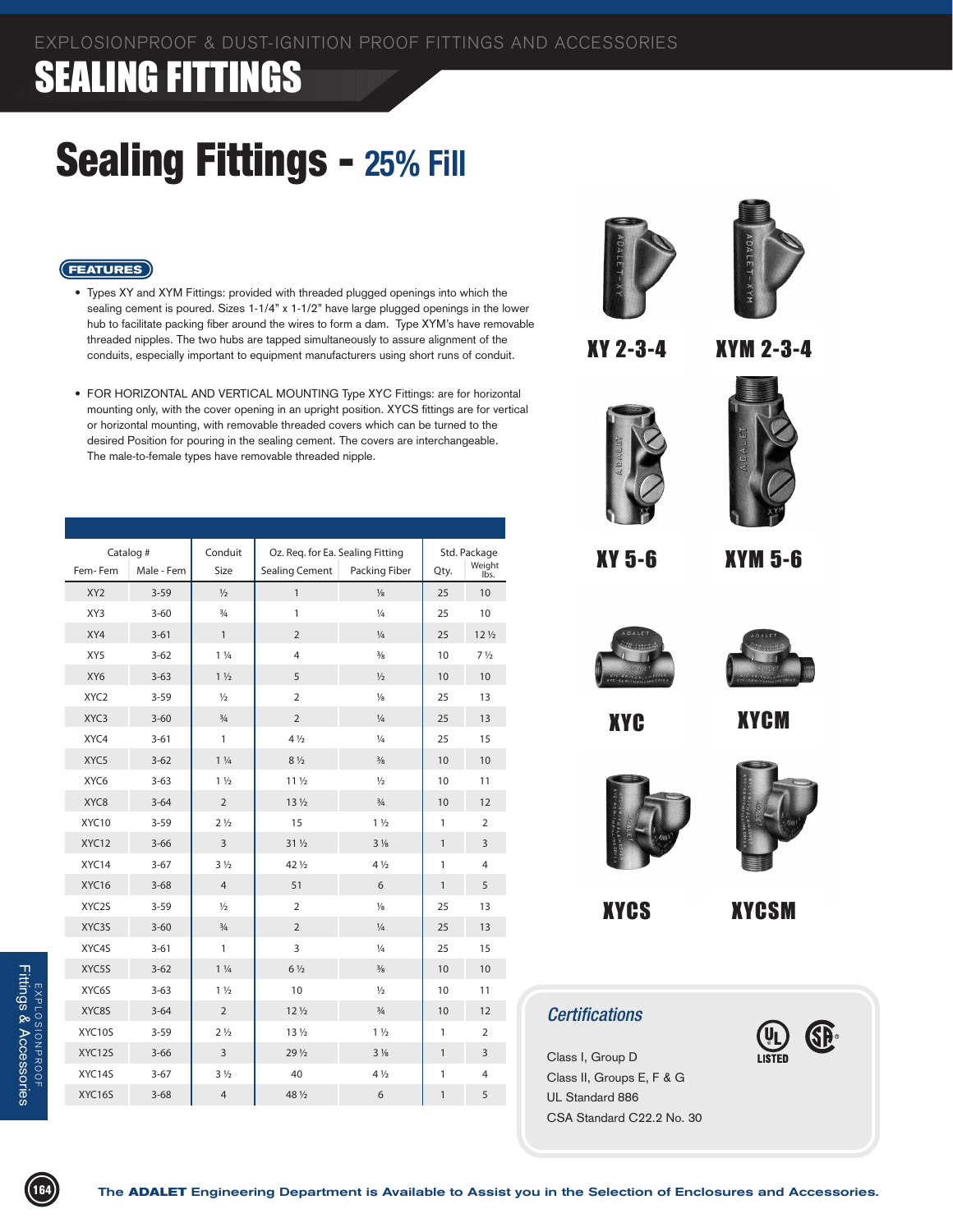# Sealing Fittings - **40% Fill**

#### **FEATURES**

• Adalet 40% Fill Sealing Fittings are used for the same applications as the standard Adalet Sealing Fittings, but allow up to 40% wire fill in the fitting.

|                | Catalog #  | Conduit          | Oz. Req. for Ea. Sealing Fitting |                |              | Std. Package                  |
|----------------|------------|------------------|----------------------------------|----------------|--------------|-------------------------------|
| Fem-Fem        | Male - Fem | Size             | <b>Sealing Cement</b>            | Packing Fiber  | Qty.         | Weight<br>lbs.                |
| <b>XY34</b>    | $3 - 59$   | $\frac{1}{2}$    | 1                                | $\frac{1}{4}$  | 25           | 10                            |
| <b>XY44</b>    | $3 - 60$   | $\frac{3}{4}$    | $\overline{2}$                   | $\frac{1}{4}$  | 25           | 12 <sub>2</sub>               |
| <b>XY54</b>    | $3 - 61$   | $\mathbf{1}$     | $\overline{4}$                   | $\frac{3}{8}$  | 10           | 7 <sup>1</sup> / <sub>2</sub> |
| XYC34          | $3 - 59$   | $\frac{1}{2}$    | $\overline{2}$                   | $\frac{1}{4}$  | 25           | 13                            |
| XYC44          | $3 - 60$   | $\frac{3}{4}$    | $4\frac{1}{2}$                   | $\frac{1}{4}$  | 25           | 15                            |
| XYC54          | $3 - 61$   | 1                | $8\frac{1}{2}$                   | $\frac{3}{8}$  | 10           | 10                            |
| XYC84          | $3 - 62$   | $1\frac{1}{4}$   | 13 <sub>2</sub>                  | $\frac{3}{4}$  | 10           | 12                            |
| <b>XYC104</b>  | $3 - 63$   | $1\frac{1}{2}$   | 15                               | $1\frac{1}{2}$ | $\mathbf{1}$ | $\overline{2}$                |
| <b>XYC124</b>  | $3 - 64$   | $\overline{2}$   | $31\frac{1}{2}$                  | $3\frac{1}{8}$ | $\mathbf{1}$ | 3                             |
| <b>XYC144</b>  | $3 - 65$   | 2 <sub>1/2</sub> | 42 1/2                           | $4\frac{1}{2}$ | 1            | $\overline{4}$                |
| <b>XYC164</b>  | $3 - 66$   | $\overline{3}$   | 51                               | 6              | $\mathbf{1}$ | 5                             |
| XYC34S         | $3 - 59$   | $\frac{1}{2}$    | $\overline{2}$                   | $\frac{1}{4}$  | 25           | 13                            |
| XYC44S         | $3 - 60$   | $\frac{3}{4}$    | $\overline{3}$                   | $\frac{1}{4}$  | 25           | 15                            |
| XYC54S         | $3 - 61$   | 1                | $6\frac{1}{2}$                   | $\frac{3}{8}$  | 10           | 10                            |
| XYC84S         | $3 - 62$   | $1\frac{1}{4}$   | 12 <sub>2</sub>                  | $\frac{3}{4}$  | 10           | 12                            |
| <b>XYC104S</b> | $3 - 63$   | $1\frac{1}{2}$   | 13 <sub>2</sub>                  | $1\frac{1}{2}$ | 1            | $\overline{2}$                |
| <b>XYC124S</b> | $3 - 64$   | $\overline{2}$   | 29 <sub>1/2</sub>                | $3\frac{1}{8}$ | $\mathbf{1}$ | 3                             |
| <b>XYC144S</b> | $3 - 65$   | 2 <sub>1/2</sub> | 40                               | $4\frac{1}{2}$ | 1            | $\overline{4}$                |
| <b>XYC164S</b> | $3 - 66$   | $\overline{3}$   | 48 1/2                           | 6              | 1            | 5                             |





XY 34, 44

XY 54 XYM 54





XYC 34-164 XYC 34M-164M



XYC 34S-164S



XYC 34SM-164SM

#### *Certifications*

Class I, Groups B\*, C & D Class II, Groups E, F & G UL Standard 886 CSA Standard C22.2 No. 30



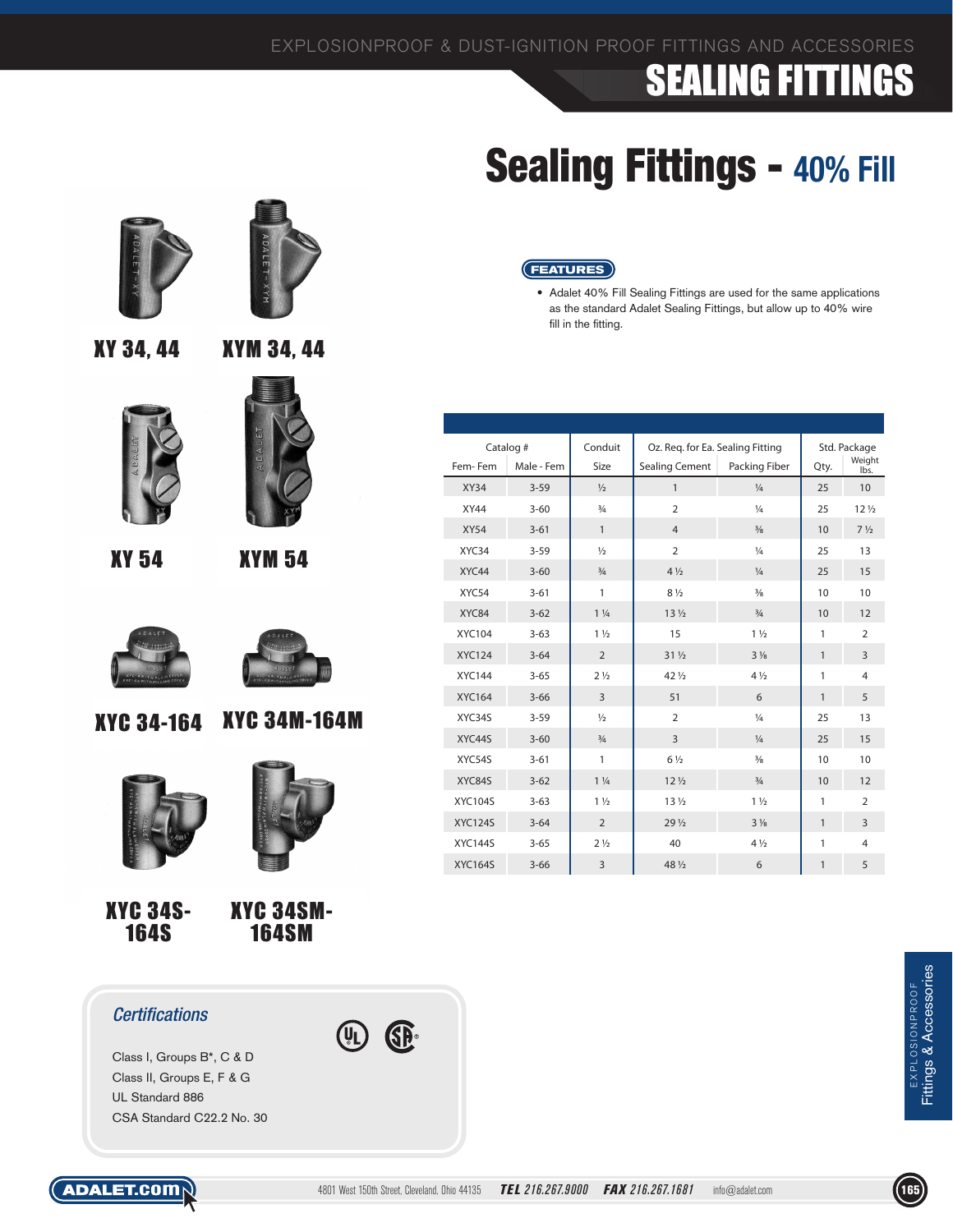# Sealing Fittings - **25% Fill**

|                  | Catalog #  | Conduit                       |                               |                 | <b>Nominal Dimensions</b>     |                               |                               | R=Turning Radius Cover        |                               |                               |
|------------------|------------|-------------------------------|-------------------------------|-----------------|-------------------------------|-------------------------------|-------------------------------|-------------------------------|-------------------------------|-------------------------------|
| Fem-Fem          | Male - Fem | Size                          | A                             | B               | c                             | D                             | F.                            | Plain                         | Sealing                       | None                          |
| XY <sub>2</sub>  | $3 - 59$   | $\frac{1}{2}$                 | $3\frac{1}{6}$                | $2\frac{7}{16}$ | $\frac{3}{4}$                 | 11/16                         |                               |                               |                               | 113/16                        |
| XY3              | $3 - 60$   | $\frac{3}{4}$                 | $3\frac{1}{6}$                | $2\frac{7}{16}$ | $\frac{3}{4}$                 | $\mathbf{1}$                  |                               |                               |                               | 113/16                        |
| XY4              | $3 - 61$   | $\mathbf{1}$                  | 3 <sup>3</sup> / <sub>4</sub> | $2^{15}/16$     | 15/16                         | 15/16                         |                               |                               |                               | $2\frac{1}{8}$                |
| XY5              | $3 - 62$   | $1\frac{1}{4}$                | 4 15/16                       | $3\frac{3}{16}$ | $1\frac{3}{16}$               | $1\frac{1}{8}$                |                               |                               |                               | 2 <sup>1</sup> / <sub>8</sub> |
| XY6              | $3 - 63$   | 1 <sup>1</sup> / <sub>2</sub> | $4\frac{7}{8}$                | $3\frac{7}{16}$ | $1\frac{5}{16}$               | $1\frac{5}{16}$               |                               |                               |                               | $2\frac{1}{4}$                |
| XYC <sub>2</sub> | 3.59       | $\frac{1}{2}$                 | $3\frac{1}{6}$                | $2\frac{9}{16}$ | $2\frac{1}{6}$                | $\frac{5}{8}$                 | 13/16                         | $1\frac{7}{8}$                |                               |                               |
| XYC2S            | $3 - 59$   | $\frac{1}{2}$                 | $3\frac{1}{6}$                | 2%              | $2\frac{1}{6}$                | $\frac{5}{8}$                 | 13/16                         |                               | $2^{11}/16$                   |                               |
| XYC3             | $3 - 60$   | $\frac{3}{4}$                 | $3\frac{1}{6}$                | 2%              | $2\frac{1}{16}$               | 15/16                         | 13/16                         | $1\frac{7}{8}$                |                               |                               |
| XYC3S            | $3 - 60$   | $\frac{3}{4}$                 | $3\frac{1}{6}$                | 2%16            | $2\frac{1}{16}$               | 15/16                         | 13/16                         |                               | $2^{11}/16$                   |                               |
| XYC4             | $3 - 61$   | 1                             | $3\frac{11}{6}$               | $2^{11}/16$     | 2 <sup>3</sup> / <sub>8</sub> | 15/16                         | $\mathbf{1}$                  | 2 <sup>1</sup> / <sub>8</sub> |                               |                               |
| XYC4S            | $3 - 61$   | $\mathbf{1}$                  | $4\frac{1}{2}$                | $3\frac{3}{16}$ | $3\frac{3}{8}$                | $1\frac{1}{6}$                | $\frac{7}{8}$                 |                               | $3\frac{1}{6}$                |                               |
| XYC5             | $3 - 62$   | $1\frac{1}{4}$                | $4\frac{1}{2}$                | $3\frac{3}{16}$ | $3\frac{3}{8}$                | $1\frac{1}{6}$                | $\frac{7}{8}$                 | $2^{11}/16$                   |                               |                               |
| XYC5S            | $3 - 62$   | $1\frac{1}{4}$                | $4\frac{1}{2}$                | $3\frac{3}{16}$ | $3\frac{3}{8}$                | $1\frac{1}{6}$                | $\frac{7}{8}$                 |                               | $3\frac{1}{6}$                |                               |
| XYC6             | $3 - 63$   | $1\frac{1}{2}$                | $4\frac{1}{2}$                | $3\frac{7}{6}$  | 3 <sup>3</sup> / <sub>8</sub> | $1\frac{1}{8}$                | $\frac{7}{8}$                 | $2^{11}/16$                   |                               |                               |
| XYC6S            | $3 - 63$   | $1\frac{1}{2}$                | $4\frac{1}{2}$                | $3\frac{7}{16}$ | $3\frac{3}{8}$                | $1\frac{1}{8}$                | $\frac{7}{8}$                 |                               | $3\frac{1}{16}$               |                               |
| XYC8             | $3 - 64$   | $\overline{2}$                | 4 11/16                       | $\overline{4}$  | $3\frac{3}{8}$                | $1\frac{3}{8}$                | $\frac{7}{8}$                 | 3                             |                               |                               |
| XYC8S            | $3 - 64$   | $\overline{2}$                | $4^{11}/16$                   | $\overline{4}$  | $3\frac{3}{8}$                | $1\frac{3}{8}$                | $\frac{7}{8}$                 |                               | $3\frac{5}{16}$               |                               |
| XYC10            | $3 - 59$   | 2 <sub>1/2</sub>              | $5\frac{5}{16}$               | $4\frac{5}{8}$  | $3\frac{3}{8}$                | $1\frac{5}{8}$                | $\frac{7}{8}$                 | $3\frac{1}{4}$                |                               |                               |
| XYC10S           | $3 - 59$   | 2 <sub>1/2</sub>              | $5\frac{5}{16}$               | $4\frac{5}{8}$  | $3\frac{3}{8}$                | $1\frac{5}{8}$                | $\frac{7}{8}$                 |                               | 3 <sup>3</sup> / <sub>4</sub> |                               |
| XYC12            | $3 - 66$   | 3                             | 6 1/16                        | 5 1/16          | 315/16                        | 1 <sup>3</sup> / <sub>4</sub> | 1 <sup>3</sup> / <sub>8</sub> | 4                             |                               |                               |
| XYC12S           | $3 - 66$   | $\overline{3}$                | 6 1/16                        | $5\frac{7}{16}$ | 315/16                        | 13/4                          | $1\frac{3}{8}$                |                               | $4\frac{5}{8}$                |                               |
| XYC14            | $3-67$     | $3\frac{1}{2}$                | 6 %6                          | $6\frac{3}{8}$  | $4\frac{3}{4}$                | $1\frac{5}{8}$                | $1\frac{5}{16}$               | $4\frac{5}{8}$                |                               |                               |
| XYC14S           | $3-67$     | 3 <sup>1</sup> / <sub>2</sub> | 6%                            | $6\frac{3}{8}$  | $4\frac{3}{4}$                | $1\frac{5}{8}$                | $1\frac{5}{16}$               |                               | 5                             |                               |
| XYC16            | $3 - 68$   | 4                             | 615/16                        | 613/16          | $4\frac{3}{4}$                | 2                             | $1\frac{5}{16}$               | $4\frac{3}{4}$                |                               |                               |
| XYC16S           | $3 - 68$   | $\overline{4}$                | 615/16                        | 613/16          | $4\frac{3}{4}$                | $\overline{2}$                | $1\frac{5}{16}$               |                               | $5\frac{3}{8}$                |                               |

OF THE O

XYM







#### *Certifications*

CSA Certified LR27991 UL Listed E10493



The **ADALET** Engineering Department is Available to Assist you in the Selection of Enclosures and Accessories.